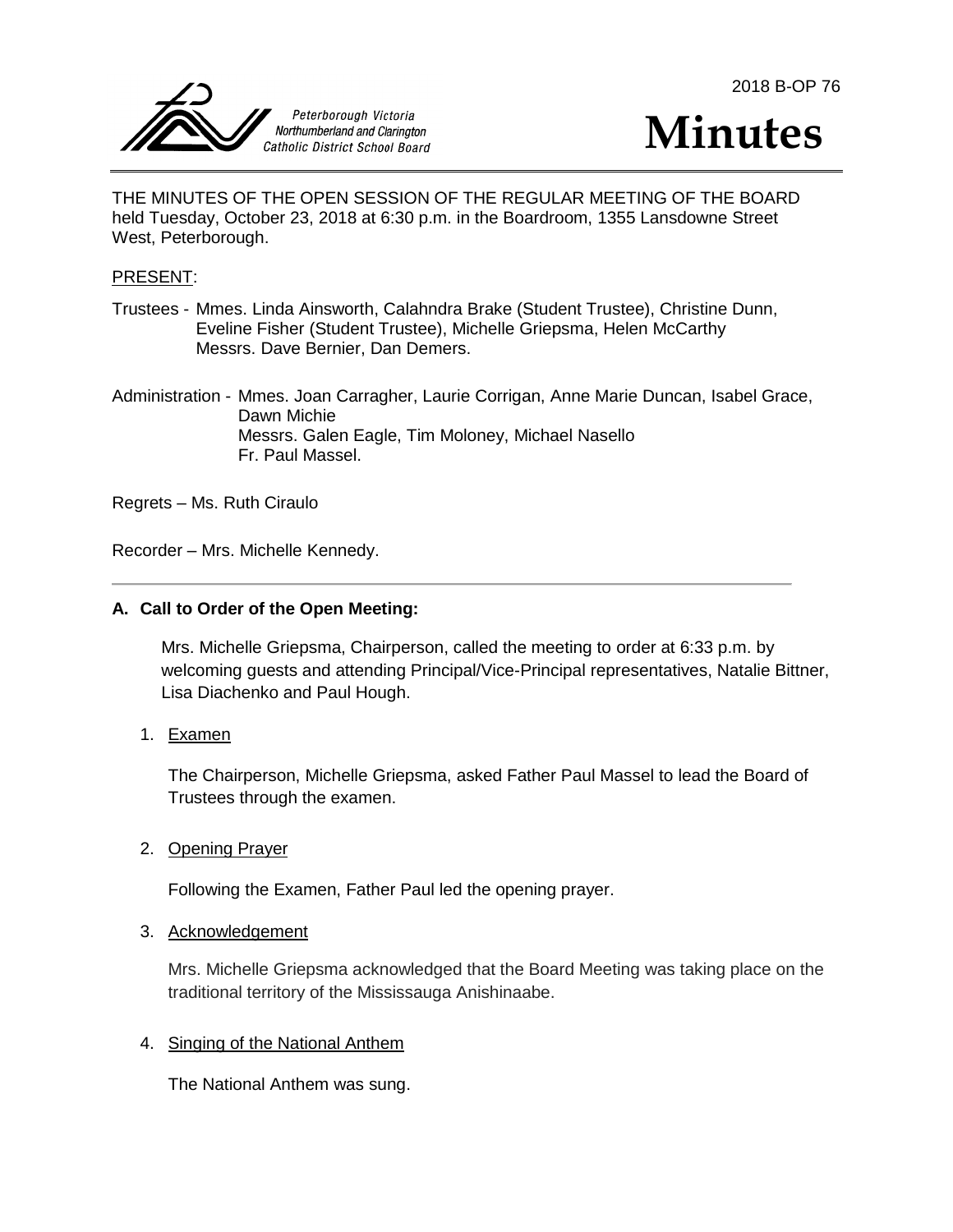MOTION: Moved by David Bernier, seconded by Dan Demers

that trustee, Ruth Ciraulo, be excused from the regular board meeting, open session.

Carried.

# 5. Approval of the Agenda.

MOTION: Moved by Linda Ainsworth, seconded by Christine Dunn

that the Agenda be approved with the addition of item D.1, Nomination Letter for membership on the Special Education Advisory Committee from Grandview Children's Centre and corrections made to item L.3, Board Events.

Carried.

6. Declarations of Conflicts of Interest.

There were no declarations of conflicts of interest.

- 7. Approval of the Minutes of the September 25, 2018 Regular Meeting
	- MOTION: Moved by Dan Demers, seconded by David Bernier

that the Minutes of the regular meeting of September 25, 2018, be approved, as corrected.

Carried.

## 8. Business Arising Out of the Minutes.

Michelle Griepsma gave an update on the proposed application to host the Canadian Catholic Trustees' Association Annual General Meeting and Conference in 2020. Simcoe Muskoka Catholic District School Board and the French Catholic Board have gone ahead to put the application forward to host. Those groups have extended the invitation for our board to join with them in their hosting duties, if desired.

It was explained that Toonies for Tuition would be promoted through social media and the board website. This initiative will also be brought to the principals' attention at the Director's Meeting on November 7, 2018.

## **B. Reports from the Director of Education and Student Trustee(s):**

1. Report from the Director of Education.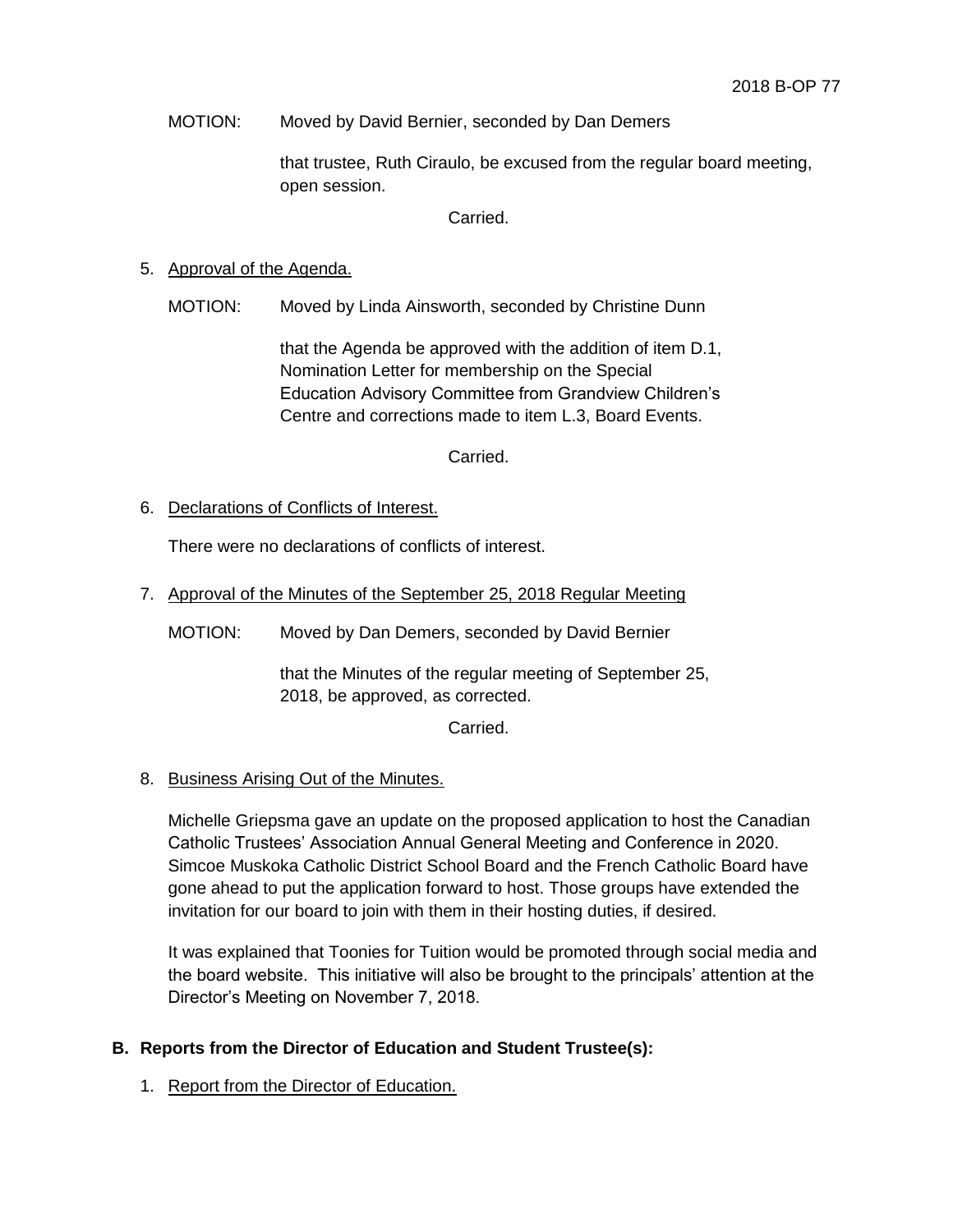Michael Nasello gave the Director's Report, including the following highlights:

- Congratulations to the Trustees who were acclaimed for the next municipal term beginning December 4, 2018. The trustees for the next term are Linda Ainsworth, Clarington, David Bernier, Northumberland, Michelle Griepsma, Kawartha Lakes, Braden Leal, Peterborough, Helen McCarthy, Peterborough, Kevin MacKenzie, Clarington, and Emmanuel Pinto, Peterborough County.
- Throughout the board, many schools and the Catholic Education supported initiatives for food security awareness and collected items for local food banks at Thanksgiving.
- This year's United Way campaign chair for Peterborough and St. Peter graduate, Megan Murphy was in attendance for the PVNC campaign kick off on October 3rd .
- Much professional learning has taken place in the last month and especially on the last PA Day on September 28.
- A new PVNC guideline on Christian Meditation will be launched with a workshop session for principals, senior staff and chaplaincy leaders facilitated by Dr. Noel Keating and Paul Tratnyek, on October 24.
- The Student Council Leadership Committee attended the provincial Catholic Student Leadership conference in Niagara Falls and are working to prepare the Student Leadership Retreat "Voices that Unite" to be held on November 6.
- Board personnel, Peter Bagnall and Jonathan Berlingeri will be presenting at "When Faith Meets Pedagogy" with Luke Stocking from Development and Peace.
- Schools are completing and submitting their Catholic School Improvement Plans for Student Achievement and Well-Being.
- The Catholic Education Foundation of Ontario Student Awards will be presented on October 27 and will honour six secondary PVNC students. Maggie Doris from Holy Cross, Theresa Scott from St. Peter, Alanna MacLean from St. Thomas Aquinas, Malina Kulas from Holy Trinity, Chloe Forster from St. Mary, and Katrina Kraemer from St. Stephen.

At the conclusion of his report, Michael Nasello invited questions.

## 2. Report from the Student Trustees

Eveline Fisher, Junior Student Trustee gave a report to the Board of the activities which are taking place in secondary schools throughout the system:

• Terry Fox events were held in all of the schools.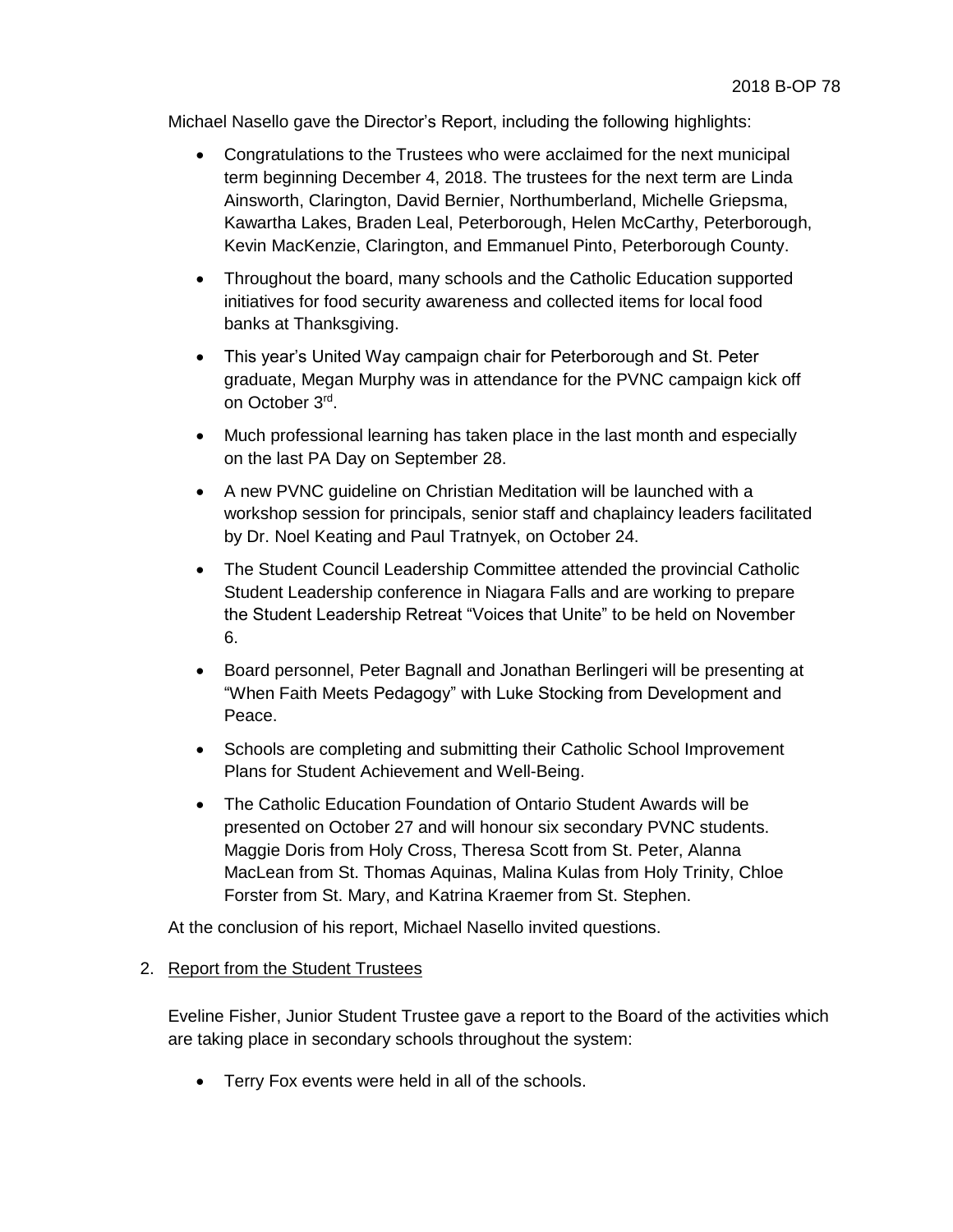- Food drives organized by many social justice groups were very successful
- Orange Shirt days were held at St. Peter, St. Thomas Aquinas, Holy Trinity and Holy Cross to build awareness of the residential school system and the negative impact on indigenous communities.
- Fundraisers for schools in Africa are being held at Holy Cross and St. Peter, while Holy Trinity is collecting clothing and basic necessities for the Bearskin Lake First Nation in northwestern Ontario.
- A municipal student vote was held at St. Stephen.
- St. Mary Gr. 10 students attended a career expo
- St. Peter Gr. 12 students participated in their annual Service to Seniors, doing yardwork for senior citizens in Peterborough.
- St. Thomas Aquinas held a Mental Wellness Week with many activities for students to learn about caring for their mental health.
- A monthly excursion is available for students from Holy Trinity to go to the St. Vincent de Paul Soup Kitchen in Oshawa to volunteer.
- The Student Council Liaison Committee participated in the Ontario Catholic Student Leadership Conference in Niagara Falls and it was a valuable and motivating experience.
- The Student Trustees are working hard to prepare for the upcoming Student Council Retreat "Voices that Unite". The theme is to inspire students to celebrate how a small group of people can come together to create something meaningful, beautiful, and transforming for themselves and for others.

Eveline Fisher invited and answered questions at the conclusion of her report.

#### 3. Report from the Manager of Communications, Galen Eagle

Galen Eagle, Manager of Communications, briefly overviewed the board electronic newsletter and showed a promotional video which was created from the direction of Alex Duketow, Student Success Consultant, and featured a student from St. Mary Catholic Secondary School who is taking part in the Specialist High Skills Major program at his school.

#### **C. Presentations:**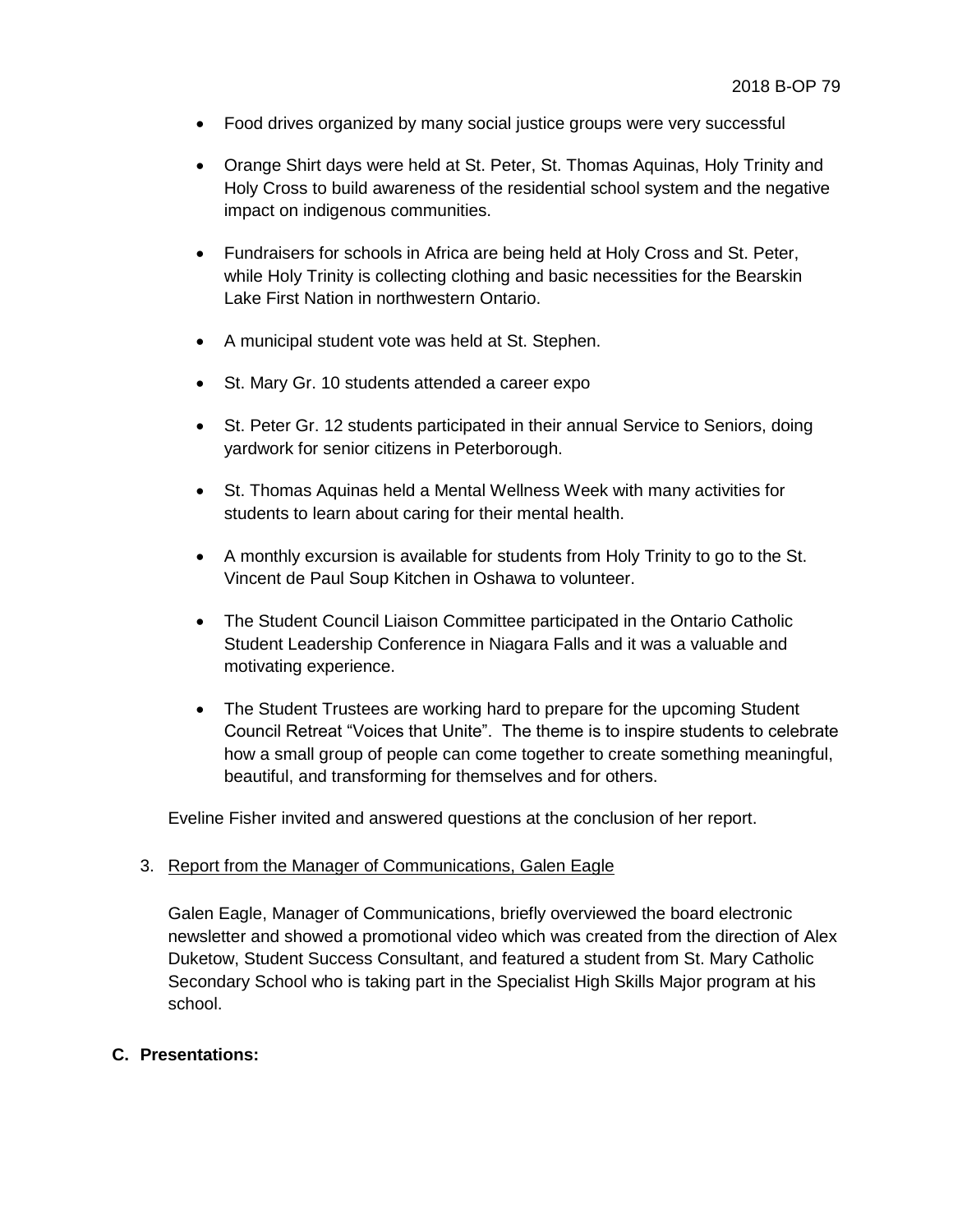1. R.A.: Proposed St. Mary Catholic Secondary School, Cobourg, Girls Basketball Excursion to, University of Michigan, Ann Arbor, Michigan, USA, December 6-9, 2018.

Rob Majdell, Principal of St. Mary Catholic Secondary School and Emily Tilemans, Teacher at St. Mary Catholic Secondary School gave a presentation to the trustees about the proposed trip to the University of Michigan with their coterminous secondary school. Following the presentation, they answered questions from the trustees.

## MOTION: Moved by David Bernier, seconded by Dan Demers

that the proposed St. Mary Catholic Secondary School Student Excursion (Girls' Basketball) to the University of Michigan, Ann Arbor, Michigan, USA, from December 6, 2018 to December 9, 2018, be approved in principle and that the trip will include mandatory insurance for all travelers. Such insurance must cover school board or principal rulings for cancellation of the trip.

## Carried.

# 2. R.A.: Proposed St. Mary Catholic Secondary School, Cobourg, School Choir Excursion to Nashville, Tennessee, USA, March 29-April 2, 2019.

Rob Majdell, Principal of St. Mary Catholic Secondary School and Tanya Earle, Teacher at St. Mary Catholic Secondary School gave a presentation to the trustees about the proposed trip for the choir group to travel to Nashville, Tennessee to perform and participate in workshops. Following the report, the presenters answered questions from the trustees.

MOTION: Moved by Linda Ainsworth, seconded by David Bernier

that the proposed St. Mary Catholic Secondary School Student Excursion (Choir) to Nashville, Tennessee, USA, from March 29, 2019 to April 2, 2019, be approved in principle and that the trip will include mandatory insurance for all travelers. Such insurance must cover school board or principal rulings for cancellation of the trip.

Carried.

## 3. R.A.: Proposed St. Mary Catholic Secondary School, Cobourg, Boys' Rugby/Baseball Excursion to New York, USA, April 10-14, 2019.

Rob Majdell, Principal of St. Mary Catholic Secondary School and Tim Moloney, Superintendent presented the proposed excursion to New York. The presenters responded to questions from the trustees.

MOTION: Moved by David Bernier, seconded by Dan Demers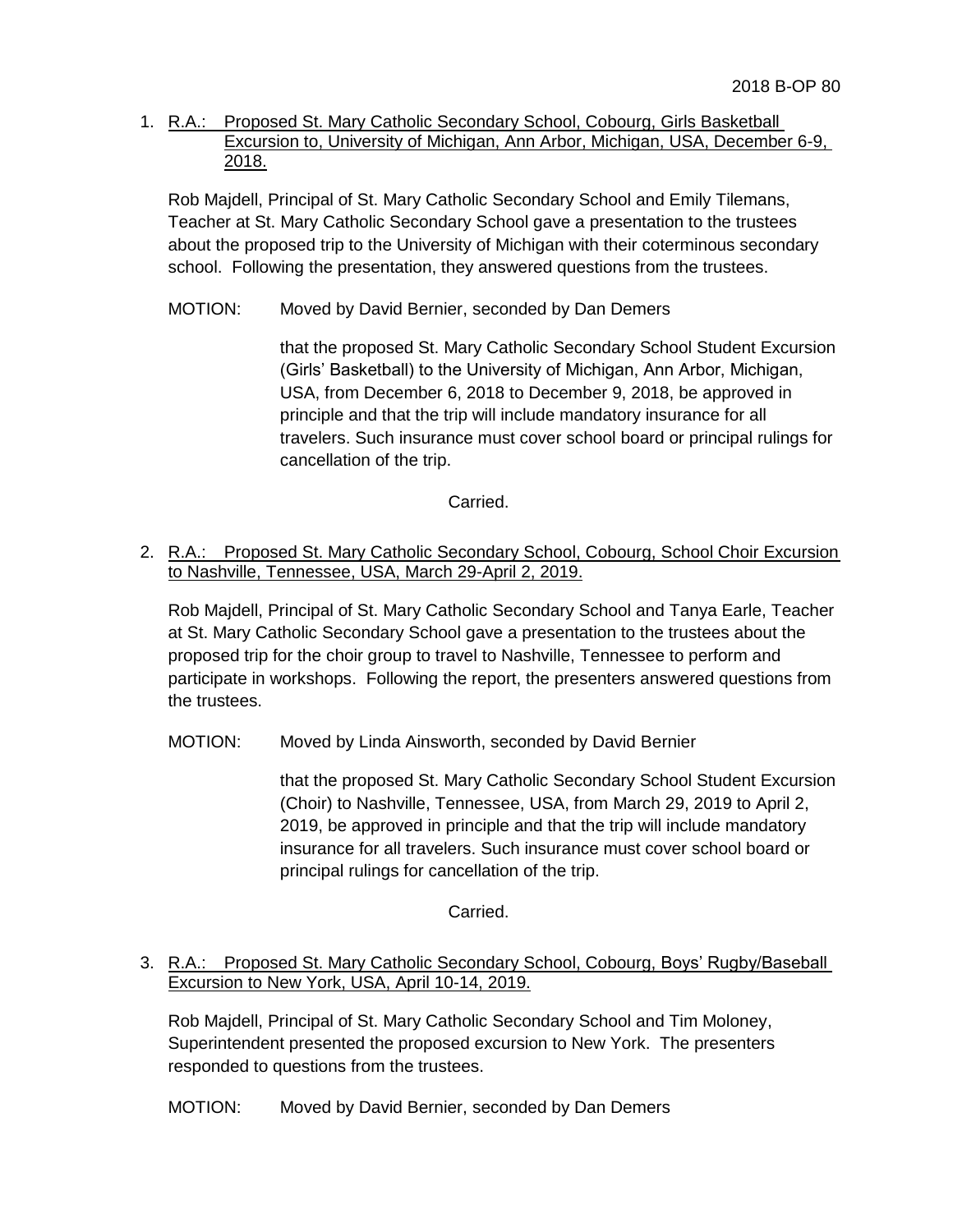that the proposed St. Mary Catholic Secondary School Student Excursion (Boys' Rugby/Baseball) to New York City, New York, USA, from April 10, 2019 to April 14, 2019, be approved in principle and that the trip will include mandatory insurance for all travelers. Such insurance must cover school board or principal rulings for cancellation of the trip.

# Carried.

# 4. Experience Canada Exchange to British Columbia, Holy Cross Catholic Secondary **School**

Sharon Lajoie, Learning Consultant and James Brake, Principal of Holy Cross Catholic Secondary School presented information on an opportunity for students from a Native Studies class to twin with a Gitxsan community in Northern British Columbia during this school year. The information included background information on the twinning program, the community to be visited, a draft itinerary and application process for host families. Sharon and James then answered questions from the trustees. The Chairperson expressed gratitude to the presenters for exploring this opportunity and anticipation of a student presentation following the conclusion of the experience, should it be approved by the board.

# MOTION: Moved by Helen McCarthy, seconded by Christine Dunn

that the board support in principle, the preparations needed for the Holy Cross Catholic Secondary School and Gitxsan Youth Exchange with recognition that this trip proposal would come in its entirety to the next board meeting.

Carried.

# 5. Renewing the Promise and Board-wide Faith Day

Michael Nasello, Director of Education gave a presentation on the pastoral letter issued in May, 2018, by the Assembly of Catholic Bishops of Ontario. He gave a brief history of the previous letters, 'This Moment of Promise' and 'Fulfilling the Promise' and the consultation process used to inform 'Renewing the Promise'. Mr. Nasello reviewed the key messages of the letter and the statements that are given for each partner in Catholic Education. The System-wide Professional Development day on October 26, 2018, will be facilitated at each work location in the Board and will give all PVNC staff the opportunity to more fully explore the document with the insights of Dr. David Wells, who has pre-recorded video messages especially for our Board.

## 6. Strategic Priorities 2017-2018 and 2018-2019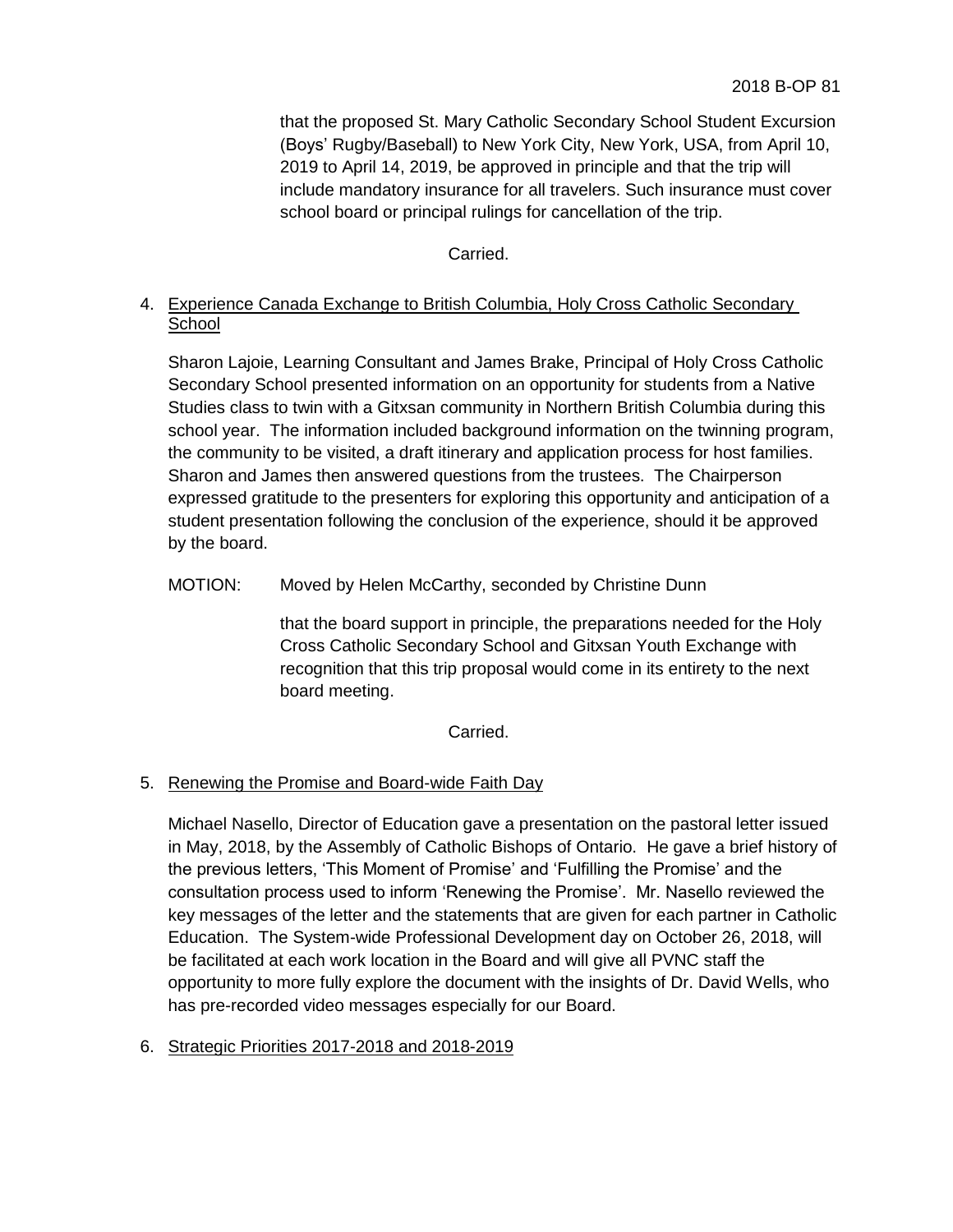Michael Nasello, Director of Education, distributed copies of the strategic priorities chart which illustrated the strategic actions relating to the strategic goals for each of the vision pillars (learn, lead, serve) for the board for the 2018-2019 school year. The chart was reviewed and questions from Trustees were addressed.

# **D. Programs and Services**:

1. R.A.: Nomination letter for Special Education Advisory Committee (SEAC) from Grandview Children's Centre.

A letter recommending a member for the Special Education Advisory Committee was reviewed.

MOTION: Moved by Helen McCarthy, seconded by Linda Ainsworth

that the membership of Kelly Smigielski on the Special Education Advisory Committee be renewed for the 2018-2019 school year.

Carried.

## **E. Business, Finance and Governance:**

1. Ontario Catholic School Trustees' Association (OCSTA) Open Session Report. Mrs. Michelle Griepsma, Board Chairperson

Mrs. Michelle Griepsma gave a report to the Board from the Ontario Catholic School Trustees' Association. Michelle Griepsma briefly reviewed information and materials that were also shared in the Google drive for the Trustees.

Michelle noted the OCSTA Short Video Contest is now open with a deadline of December 10, 2018. The theme this year is 'Community Builders' and community groups are being encouraged to work with schools to develop their video.

## 2. R.A.: OCSTA Annual Fees

The annual fees from the Ontario Catholic School Trustees' Association were reviewed.

MOTION: Moved by David Bernier, seconded by Dan Demers

that the payment of the 2018-2019 Ontario Catholic School Trustees' Association membership fees and FACE Levy 2018-2019 in the amount of \$67,328.59 be approved;

and,

that the payment for the 2018-2019 Ontario Catholic School Trustees' Association GSN Funding for Central Bargaining fees in the amount of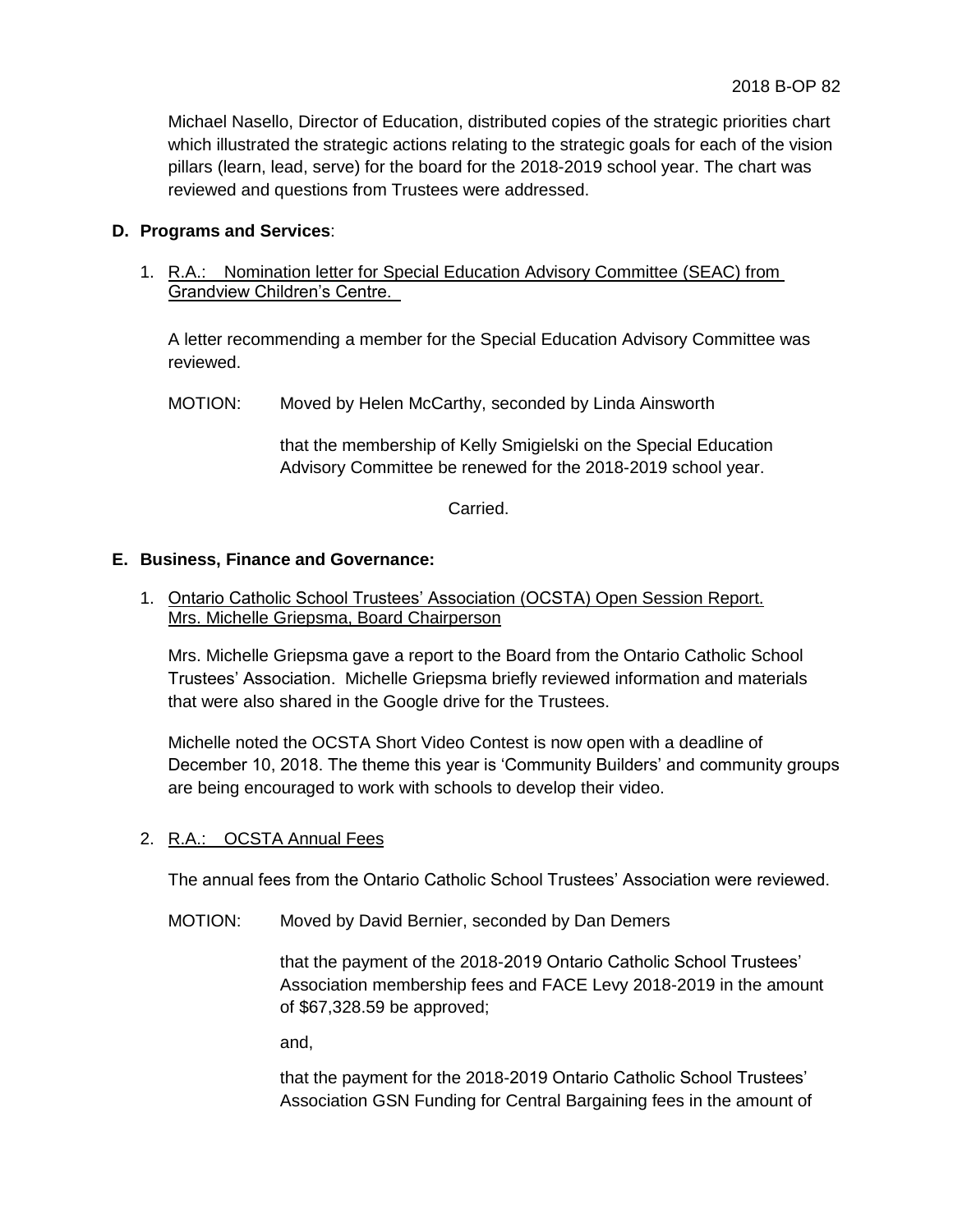#### \$43,017.00 be approved.

# Carried.

## 3. Report from STSCO Governance Committee, Open Session, October 3, 2018.

Michelle Griepsma gave a report from the STSCO Governance Committee, open session meeting held on October 3, 2018. It was reported that there are expenditures exceeding budget by 2.2%. The overage occurred because of higher than expected expenses in the area of special needs transportation. Statistics on number babysitter address and out of boundary requests were reported.

It was noted that all carriers under contract passed inspections, some with minor infractions and the concerns are being addressed.

# 4. R.A.: Board By-Laws

The draft Board By-Laws document was reviewed and suggested changes were discussed and incorporated into the document. Further review of this document will take place, including with legal counsel. The recommended action was deferred to the November Board meeting.

## 5. R.A.: OAPCE Conference, November 24, 2018, Mississauga, ON.

New information was brought forward regarding the OAPCE Conference which will now be taking place in Mississauga in November. The impact of the change of location and associated potential cost for sending parents and trustees was discussed.

MOTION: Moved by David Bernier, seconded by Christine Dunn

that the Board approve up to five parents from PVNC schools, one from each of the Board's jurisdictions, to be chosen by lottery, to attend the OAPCE Conference on November 24, 2018, in Mississauga, ON.

#### Carried

MOTION: Moved by Linda Ainsworth, seconded by Dan Demers

that any trustees wishing to attend the OAPCE Conference on November 24, 2018, in Mississauga, ON, be authorized to do so.

Carried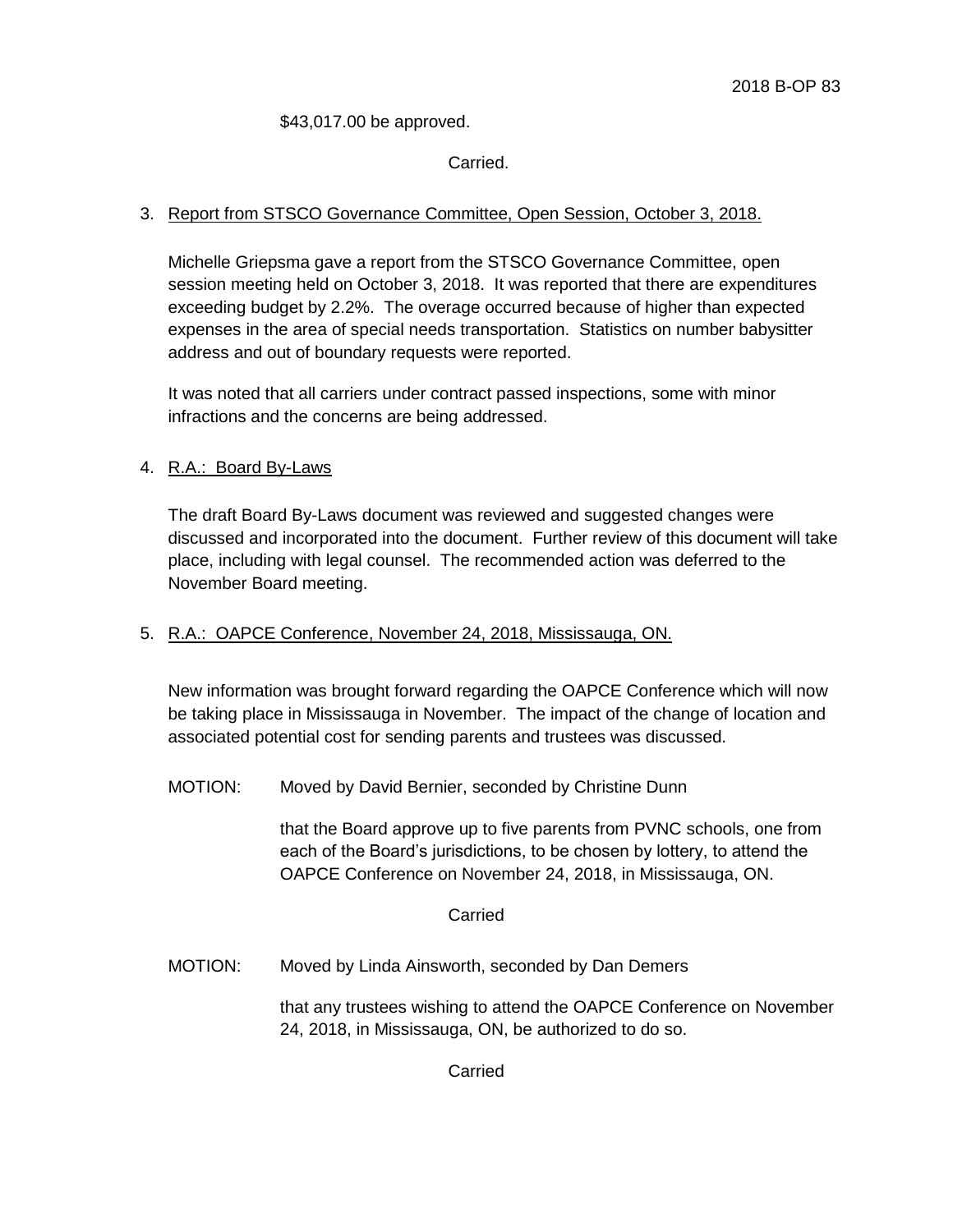## **F. Human Resources:** No items

#### **G. Policy Development:**

#### 1. R.A.: Recommended Actions from the Policy Committee Meeting, October 2, 2018.

Recommended actions were brought forward for consideration.

#### MOTION: Moved by Linda Ainsworth, seconded by Dan Demers

that Policy and Administrative Procedure – *#1101 - Honoraria for Trustees*, be deleted and the revised, newly formatted, Administrative Procedure – *#616 - Honoraria for Trustees* be received and posted as amended under Directional Policy – *#600 - Stewardship of Resources*. that Policy and Administrative Procedure – *#1102 - Trustee Expenses*, be deleted and the revised, newly formatted, Administrative Procedure – *#617 - Trustee Expenses* be received and posted as amended under Directional Policy – *#600 - Stewardship of Resources*,

and,

that Policy and Administrative Procedure – *#817 - Supervised Alternative Learning and Other Excusals from Attendance at School* be deleted and the revised, newly formatted, Administrative Procedure – *#304 - Supervised Alternative Learning and Other Excusals from Attendance at School*, be received and posted as amended under Directional Policy – *#300 - Student Achievement and Well-Being*,

#### and,

that new Administrative Procedure – *#323 - Supporting Students with Epilepsy in Schools*, be received and posted under Directional Policy – *#300 - Student Achievement and Well-Being*,

and,

that the new Administrative Procedure – *#516 - Use of Electronic Communication and Social Media*, be received and posted as amended under Directional Policy – *#500 - Employee Relations*,

and,

that Policy and Administrative Procedure – *#711 - Electronic Meetings* be deleted and the revised, newly formatted, Administrative Procedure – *#107 - Electronic Meetings*, be received and posted as amended under Directional Policy – *#100 - Governance, Vision, and Strategic Priorities*, and,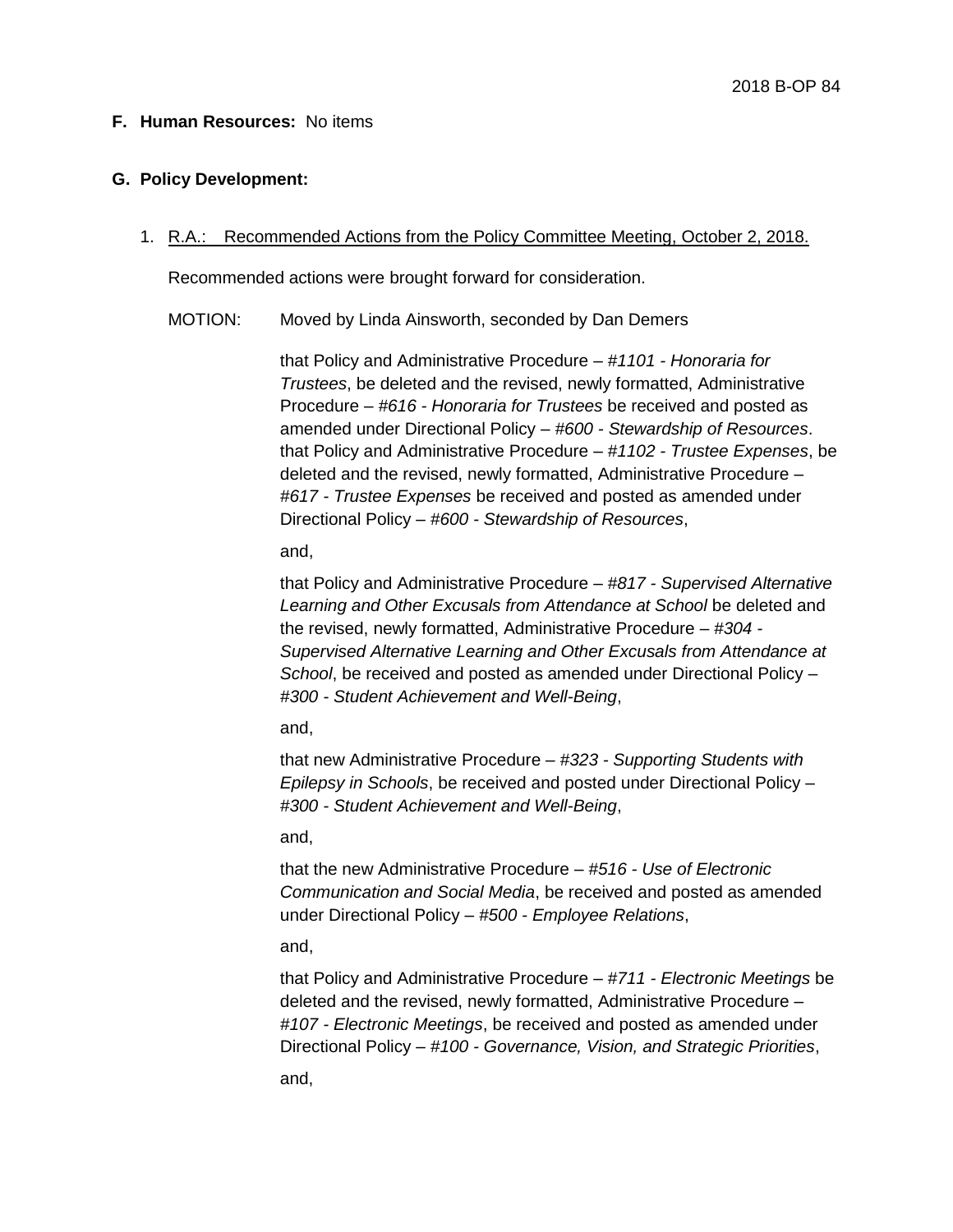that Policy and Administrative Procedure – *#1110 - Student Trustees* be deleted and the revised, newly formatted, Administrative Procedure – *#105 - Student Trustees*, be received and posted as amended under Directional Policy – *#100 - Governance, Vision, and Strategic Priorities*.

# Carried.

#### **H. Old Business:** No items

- **I. New Business**: No items
- **J. Bring Forward**: No items

#### **K. Information Items**:

1. Chairperson's Report.

The Chairperson, Michelle Griepsma gave a brief report to the trustees. It was reported that presentations at the board were discussed and will, henceforth be limited in number on the agenda. In addition, the number of presenters will be limited to two and the length of the presentation will be limited to fifteen minutes. It was stated that the presentations to date have been excellent in quality and have provided valuable information to the trustees.

- 2. Trustee Reports:
- 3. Trustees' Committee Reports:

The draft minutes from the following committee meetings were shared ahead of the Board Meeting. Questions from the trustees about the information reported were addressed.

- a. Catholic Parent Engagement Committee, September 17, 2018.
- b. First Nation, Métis, and Inuit Advisory Committee, September 18, 2018.
- c. Special Education Advisory Committee, September 27, 2018.
- d. Policy Committee Meeting, October 2, 2018.
- e. Governance Committee Meeting, October 9, 2018.
- f. Faith and Equity Advisory Committee, October 11, 2018.
- g. Catholic Parent Engagement Committee, October 15, 2018.
- 4. Letter from Special Education Advisory Committee to Ministry of Education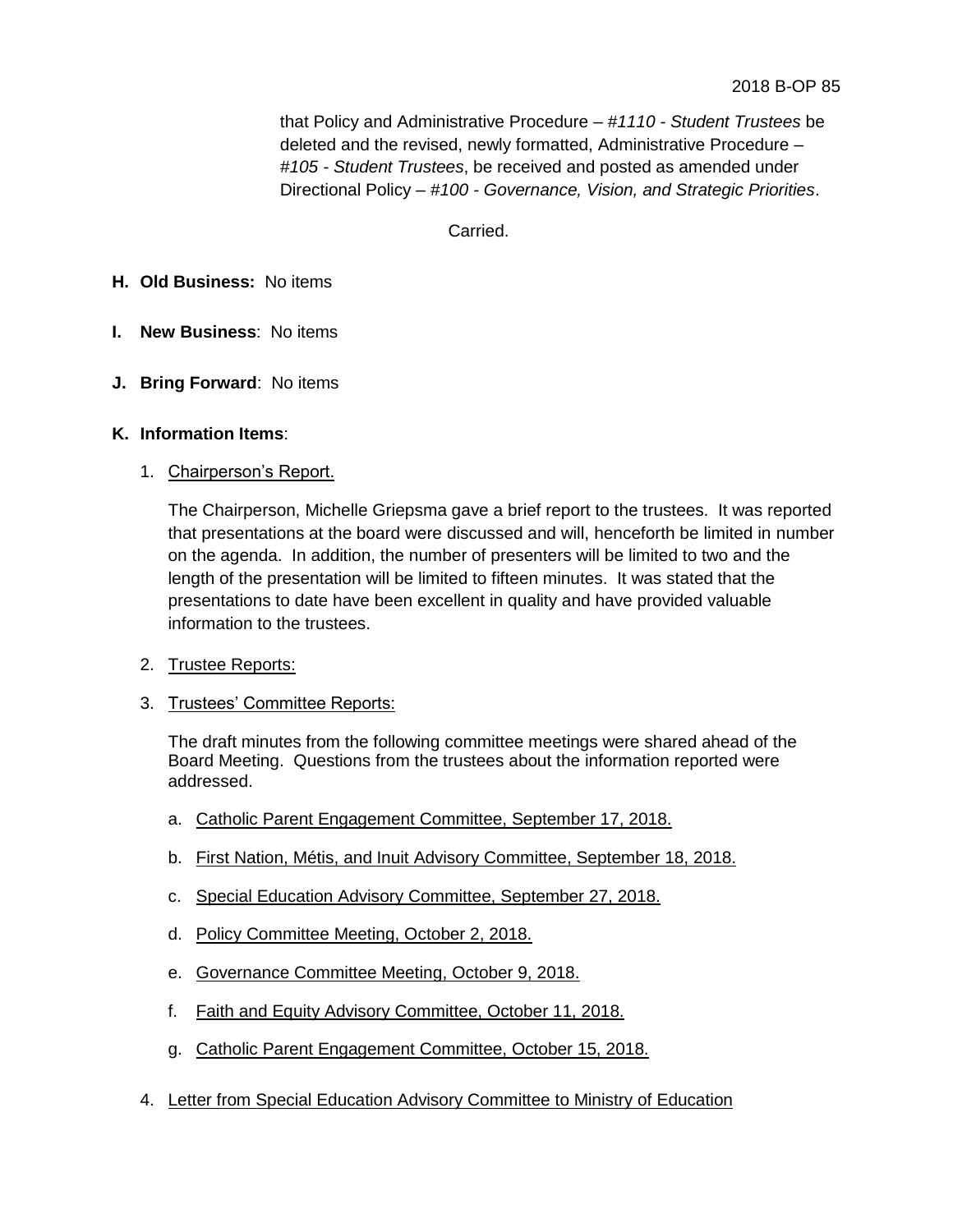The copy of the letter received from the Special Education Advisory Committee was reviewed by the Board of Trustees.

## **L. Future Meetings**:

- 1. Board Standing Committee Meetings:
	- a. Chairperson Committee Meeting, November 12, 2018, 4:30 p.m.
	- b. Governance Committee Meeting, November 12, 2018, 6:30 p.m.
	- c. Policy Development Meeting, November 20, 2018, 6:30 p.m.
	- d. Regular Board Meeting, November 27, 2018, 6:30 p.m. (In-camera Session, 6:00 p.m.)
	- e. Inaugural Board Meeting and Mass, December 4, 2018, 4:00 p.m. The Mount Community Centre, Peterborough.
- 2. Other Committee Meetings:
	- a. Audit Committee, November 14, 2018, 6:30 p.m.
	- b. Special Education Advisory Committee, November 15, 2018, 6:30 p.m.
	- c. French as a Second Language Advisory Committee, November 21, 2018, 4:30 p.m.
	- d. Student Council Liaison Committee, November 27, 2018, 4:15 p.m.
	- e. First Nation, Métis, and Inuit Advisory Committee, December 11, 2018, 6:30 p.m.
	- f. STSCO Governance Committee Meeting, January 8, 2019, 3:00 p.m.
	- g. Faith and Equity Committee Advisory Meeting, January 24, 2019, 6:30 p.m.
	- h. Catholic Parent Engagement Committee Meeting, February 4, 2019, 6:30 p.m.
	- i. Accessibility for All Committee, February 7, 2019, 1:15 p.m.
	- j. Supervised Alternative Learning Meeting TBA
- 3. Board Events:

The list of future board events was reviewed by the Trustees.

- a. CEFO, Father Patrick Fogarty Student Awards Dinner, Toronto, October 27, 2018, 6:00 p.m.
- b. PVNC Board Retirement Dinner, Peterborough Golf and Country Club, November 2, 2018, 5:30 p.m.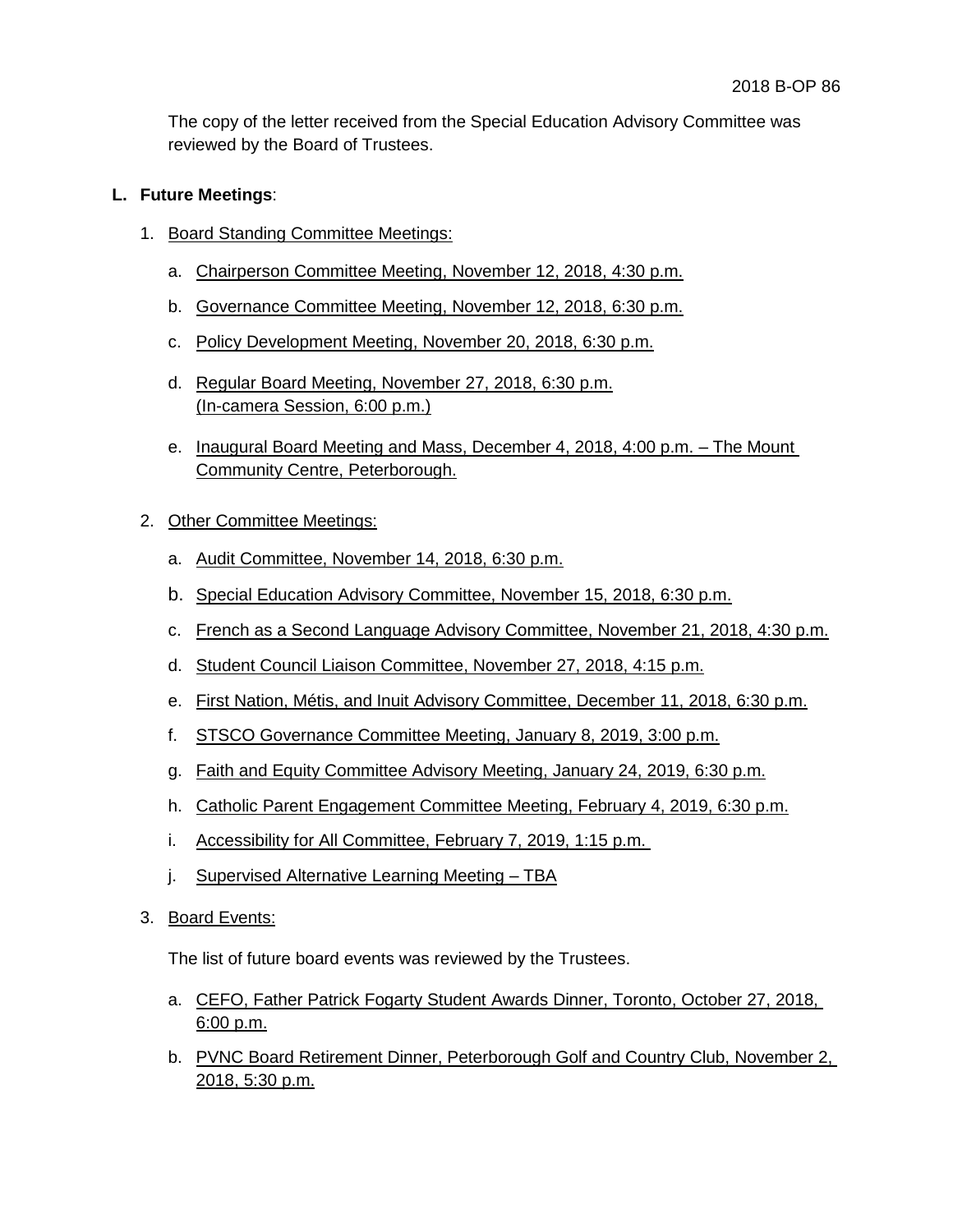- c. Catholic Parent Engagement Committee and Catholic School Council General Assembly, Catholic Education Centre, November 7, 2018, 6:30 p.m.
- d. Mass for Deceased PVNC Community Members, St. Peter-in-Chains Cathedral, Peterborough, November 15, 2018, 4:00 p.m.
- e. PVNC Catholic Leadership Development Series, Session #2, Baxter Creek Golf Course, November 28, 2018, 4:00 p.m.
- f. OCSTA Catholic Trustees Seminar, January 17-19, 2019.

# **M. Conclusion**:

- 1. Report from the In-camera Meeting.
	- MOTION: Moved by Helen McCarthy, seconded by Christine Dunn

that the Board approve the actions and the discussions arising from the in-camera session, as follows:

- A. Call to Order:
	- 1. Opening Prayer
	- 2. Approval of Agenda
	- 3. Declarations of Conflicts of Interest
	- 4. The minutes of the September 25, 2018 Regular In-camera Meeting were approved. The minutes of the September, 2018 Special In-camera Meeting were approved.
- D. Business, Finance and Governance:
	- 1. OCSTA In-Camera Session Report
	- 2. STSCO Governance Committee In-Camera Session Report
	- 3. Update on Ministry Funding
	- 4. Meeting with Members of Provincial Parliament
- G. Old Business:
	- 1. Review of OAPCE Conference, November 24, 2018
	- 2. Parent Concern
- H. New Business:
	- 1. Recommendation to the Board from the Expulsion Committee Meeting, October 23, 2018

#### Carried.

## 2. Closing Prayer.

The Chairperson, Michelle Griepsma, requested Linda Ainsworth lead the group in Closing Prayer.

3. Adjournment